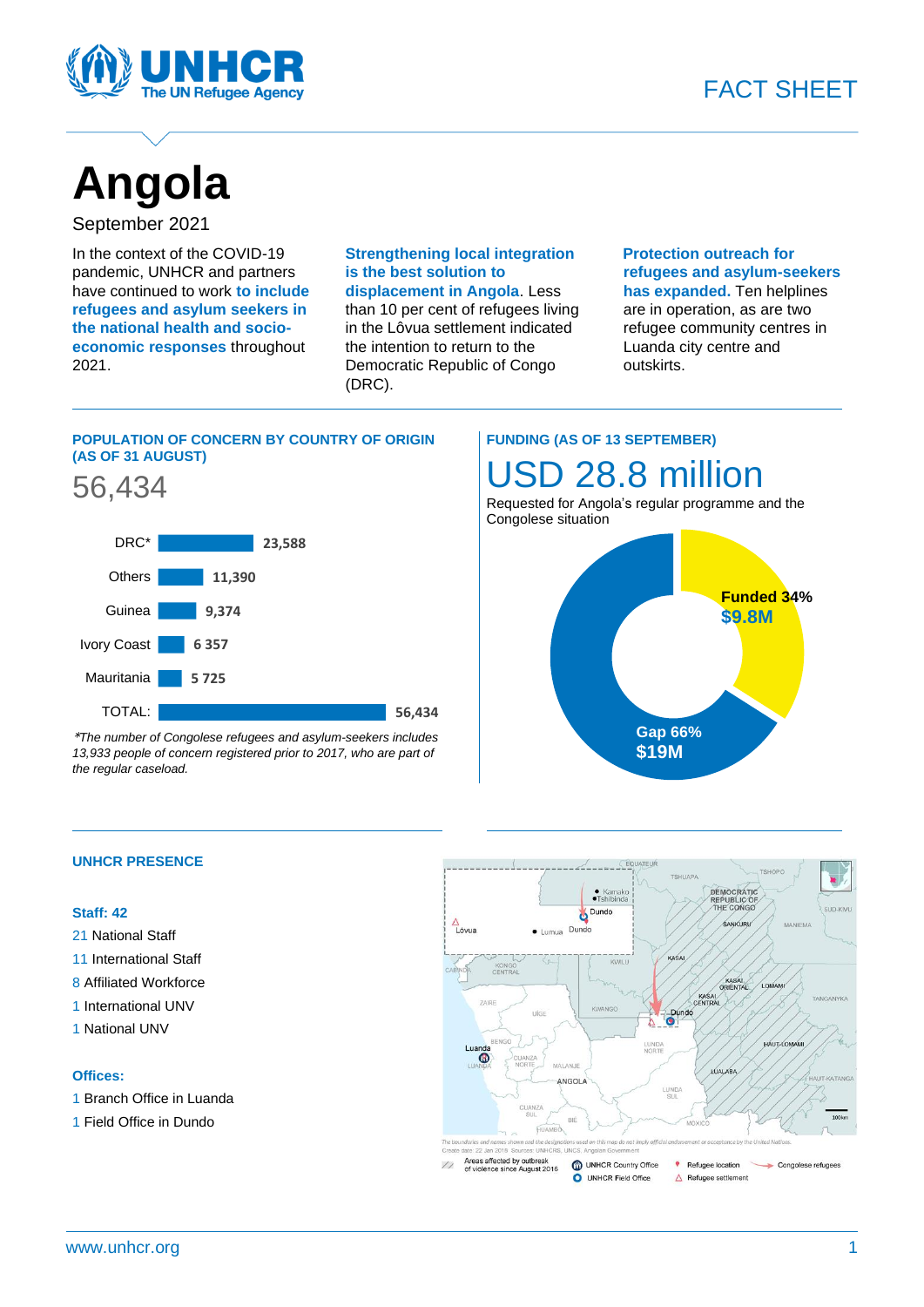

## **WORKING WITH PARTNERS**

Humanitarian and development partners are supporting the Government of Angola (GoA) to provide protection and assistance to refugees and asylum-seekers in Lôvua settlement and in urban areas.

In 2021 UNHCR's partners include: Audi de Desenvolvimento de Povo para Povo (ADDP), Norwegian Church Aid (NCA), World Vision International, Igreja Evangélica Irmãos de Angola (IEIA), Jesuit Refugee Services (JRS), Dom Bosco.

#### **MAIN ACTIVITIES**

As of August 2020, the refugee population in Angola consists of 56,434 people of concern, of whom 9,030 (16 per cent) arrived in 2017 due to the Kasai Emergency. Some 84 per cent of persons of concern in Angola are based in urban areas (49,682 people), most of whom are in the capital, Luanda. An additional 6,752 refugees and asylum-seekers from DRC reside in Lôvua settlement.

#### **Protection and Registration**

- Registration activities in Lôvua settlement have continued throughout 2021, in accordance with the COVID-19 preparedness plan.
- A protection assessment in Lôvua conducted in April 2021 covered 1,310 households (6,566 people) with the aim of identifying protection risks and vulnerabilities, strengthening the case management and referral systems, identifying gaps in services and programmes and supporting the search for solutions.
- Rwandese, Liberian and Sierra Leonese refugees affected by the cessation clause are kept informed of the process, their rights and integration options through protection profiling. Some 1,323 individuals have been profiled in Luanda and Lunda Norte provinces in 2021. 1
- Activities to build the capacity of the national authorities, partners and refugees have been ongoing throughout 2021. Key events include: a two-day workshop on statelessness for civil registrar officials in Luanda; a lecture on international protection and refugee law for civil society organizations and refugees; protection from sexual exploitation and abuse (PSEA) training for key partners staff and refugee community leaders in Lôvua settlement; and a workshop on UNHCR's mandate and humanitarian communications for the media.
- UNHCR advocates with the Government to improve registration and documentation services for refugees and asylum-seekers in urban areas, and provides technical support to the national body overseeing refugee issues, the National Commission for Refugees (CNR).
- UNHCR conducted regular border monitoring missions to six crossing points between Angola and DRC to verify protection issues and update the contingency plan.
- Some 56 per cent of children born in Angola and living in the Lôvua settlement were found to be lacking birth certificates during an assessment in April 2021. Two mobile birth registration units were organized to address this, and some 413 children have been registered since April. Additional mobile brigades for birth registration and documentation will occur on a regular basis.
- Protection outreach and needs assessments have been expanded into new districts in Luanda and Lunda Norte, to enhance UNHCR's ability to identify and respond to people in need of counselling and assistance. Following the most recent assessment, household and clothing items were distributed to families with persons with specific needs in the outskirts of Luanda, and in Calumbo and Chitato Districts in Lunda Norte. UNHCR and partners have also stepped-up food and material assistance for the most vulnerable people, including grants for rent and medicines.

#### **Food Security**

Due to COVID-19 preventive measures, food ration distributions in Lôvua settlement have occurred every two months instead of the monthly distributions caried out before the onset of the pandemic. Distributions have been re-designed to prevent overcrowding at distribution sites and ensure physical distancing, and personal protective equipment (PPE) is provided to all staff and community workers involved.

<sup>&</sup>lt;sup>1</sup> Angola declared a cessation clause for refugees from Rwanda, Liberia and Sierra Leone in December 2020. Subsequent registration began in 2021, with *UNHCR's support. A cessation clause acknowledges that international refugee protection is no longer required, so refugee status is withdrawn, and related rights and benefits come to an end.*